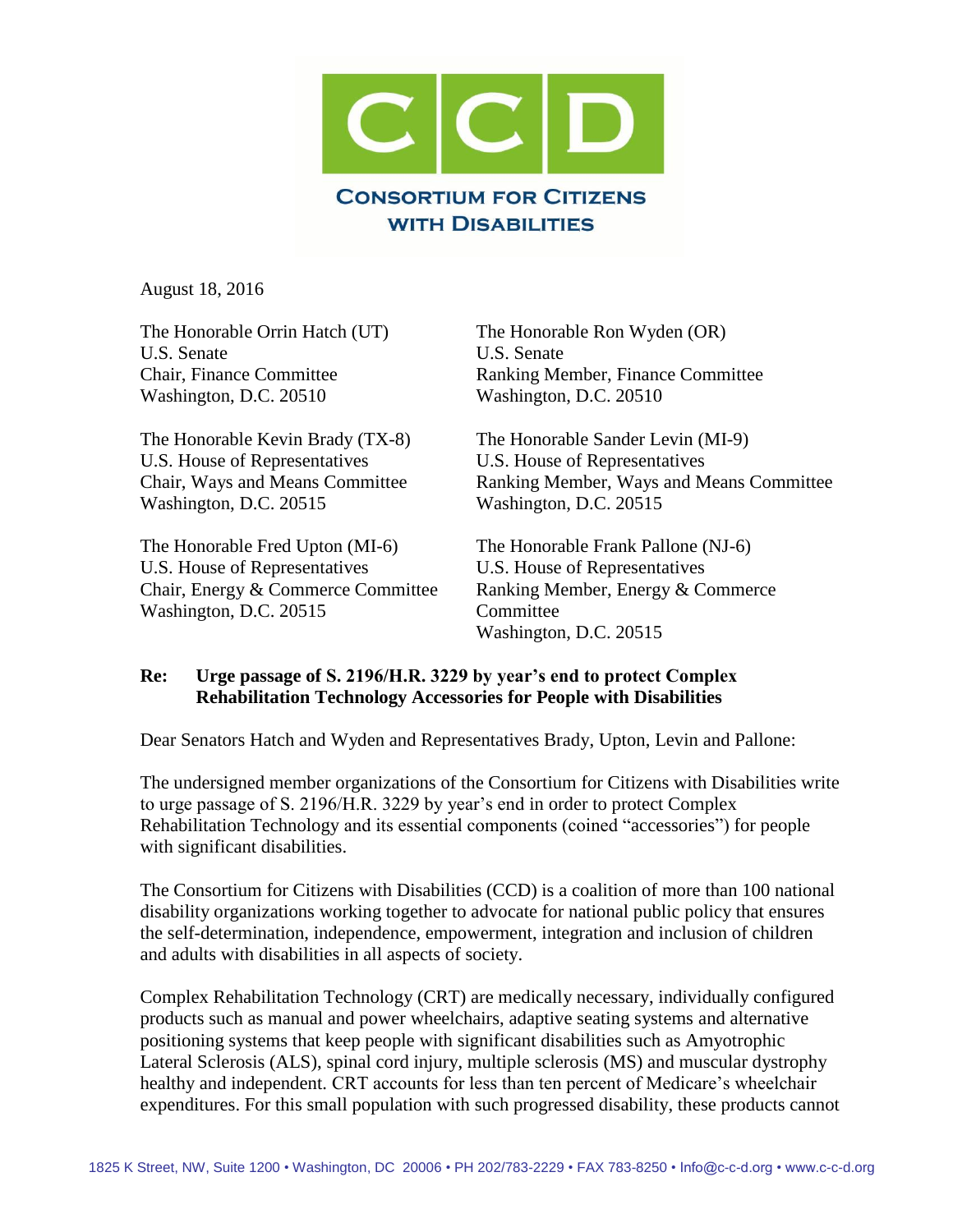be utilized and are not beneficial unless they have essential components—coined "accessories"—such as head support systems, specialized seat cushions, sip and puff interfaces or tilt-and-recline features. As an example, someone with progressed multiple sclerosis who has lost feeling and function below the neck literally could not operate/move a CRT chair unless s/he has a head control interface. Similarly, that same individual could not safely remain in the chair within a trunk support system and would experience painful and costly pressure sores without a specialized seat cushion and a tilt-and-recline feature.

In 2008, Congress passed the Medicare Improvements for Patients and Providers Act (MIPAA) and in doing so, specifically exempted complex power wheelchairs and accessories from Medicare's Competitive Bidding Program. Congressional language in 2008 was limited to CRT power wheelchairs and accessories (and did not reference manual wheelchairs) since only power wheelchairs were included in Competitive Bidding at that time. Congress's rationale for exempting these products was that individually configured CRT is used by a very small percentage of the population—but quite a vulnerable population whose access should not be disrupted. CRT is not suitable for inclusion in Competitive Bidding.

In late 2015, the Centers for Medicare and Medicare Services (CMS) announced that it planned to apply Competitive Bidding pricing to Complex Rehab accessories starting January 1, 2016. Fortunately, hearing consumers' severe concerns about how Competitive Bidding pricing would negatively impact access to CRT accessories, Congress enacted a oneyear delay—prohibiting CMS from applying Competitive Bidding pricing to power wheelchair accessories through December 31, 2016.

**The disability community is grateful for this delay but urges Congress to pass the permanent solution contained in S. 2196/H.R. 3229 by year's end—this will allow people with significant disabilities to have the access they** *need* **to CRT power and manual wheelchair accessories. From the consumer perspective, it is essential that both CRT power and manual accessories are exempted from Competitive Bidding.** We believe this is in line with the congressional intent of MIPAA and that MIPAA only excluded CRT power accessories because CRT manual products were not being competitively bid at that time. Moreover, consumers with disabilities should not face discrimination or disparate treatment when it comes to access to needed accessories simply because they need either a power or a manual wheelchair.

Furthermore, the disability community believes that the June 2016 Government Accountability Office (GAO) report "Utilization and Expenditures for Complex Wheelchair Accessories"<sup>1</sup> supports this notion and passage of S. 2196/H.R. 3229. Specifically, the GAO report states that:

- Congress passed legislation in 2008, the Medicare Improvements for Patients and Providers Act, which excluded CRT power wheelchairs and accessories from the CBP;
- CRT refers to both CRT power and CRT manual wheelchairs which vary greatly and differ regarding functional capacity depending on which components are added; and
- CRT wheelchairs and accessories are different from standard wheelchairs.

 $\overline{a}$ <sup>1</sup> GAO-16-640R Medicare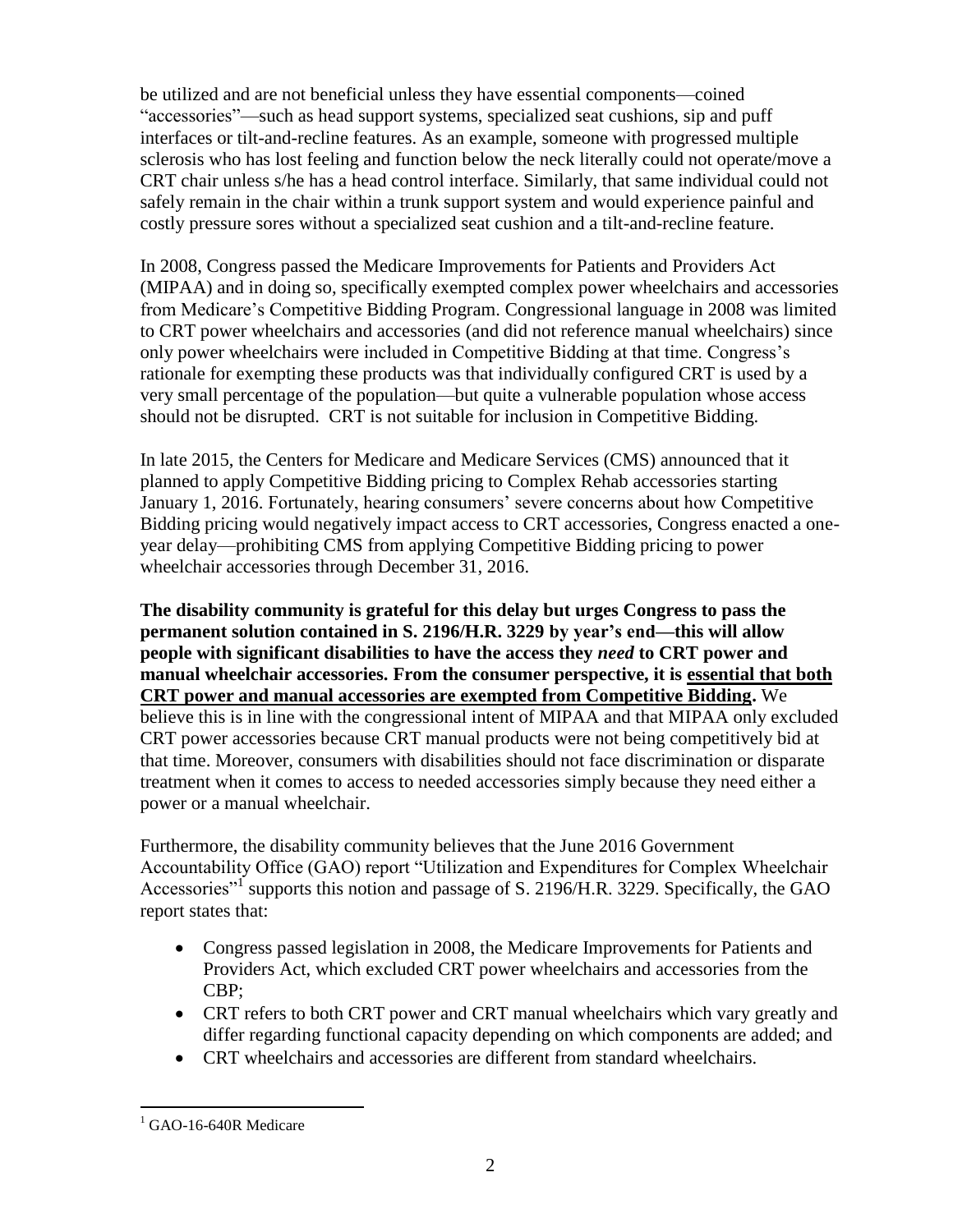As of late July 2016, S. 2196 has 24 bipartisan cosponsors—including 8 on the Finance Committee—and H.R. 3229 has 135 bipartisan cosponsors—including 19 on the Ways and Means and 16 on the Energy and Commerce Committees. This legislation is strongly supported in the Congress and is the necessary step to ensure that people with significant disabilities have access to the CRT power and manual wheelchair essential components or "accessories" they need to remain healthy and independent.

Sincerely,

#### ACCSES

American Academy of Physical Medicine and Rehabilitation (AAPM&R) American Association on Health and Disability American Congress of Rehabilitation Medicine (ACRM) American Medical Rehabilitation Providers Association (AMRPA) American Occupational Therapy Association American Therapeutic Recreation Association (ATRA) Association of University Centers on Disabilities Association of Assistive Technology Act Programs (ATAP) Brain Injury Association of America (BIA) Christopher & Dana Reeve Foundation Disability Rights Education & Defense Fund Easter Seals Family Voices Lutheran Services in America Disability Network National Association for the Advancement of Orthotics & Prosthetics (NAAOP) National Association of State Directors of Special Education National Association of State Head Injury Administrators National Council on Independent Living (NCIL) National Disability Rights Network National Multiple Sclerosis Society National Respite Coalition Paralyzed Veterans of America (PVA) RESNA The Arc of the United States United Spinal Association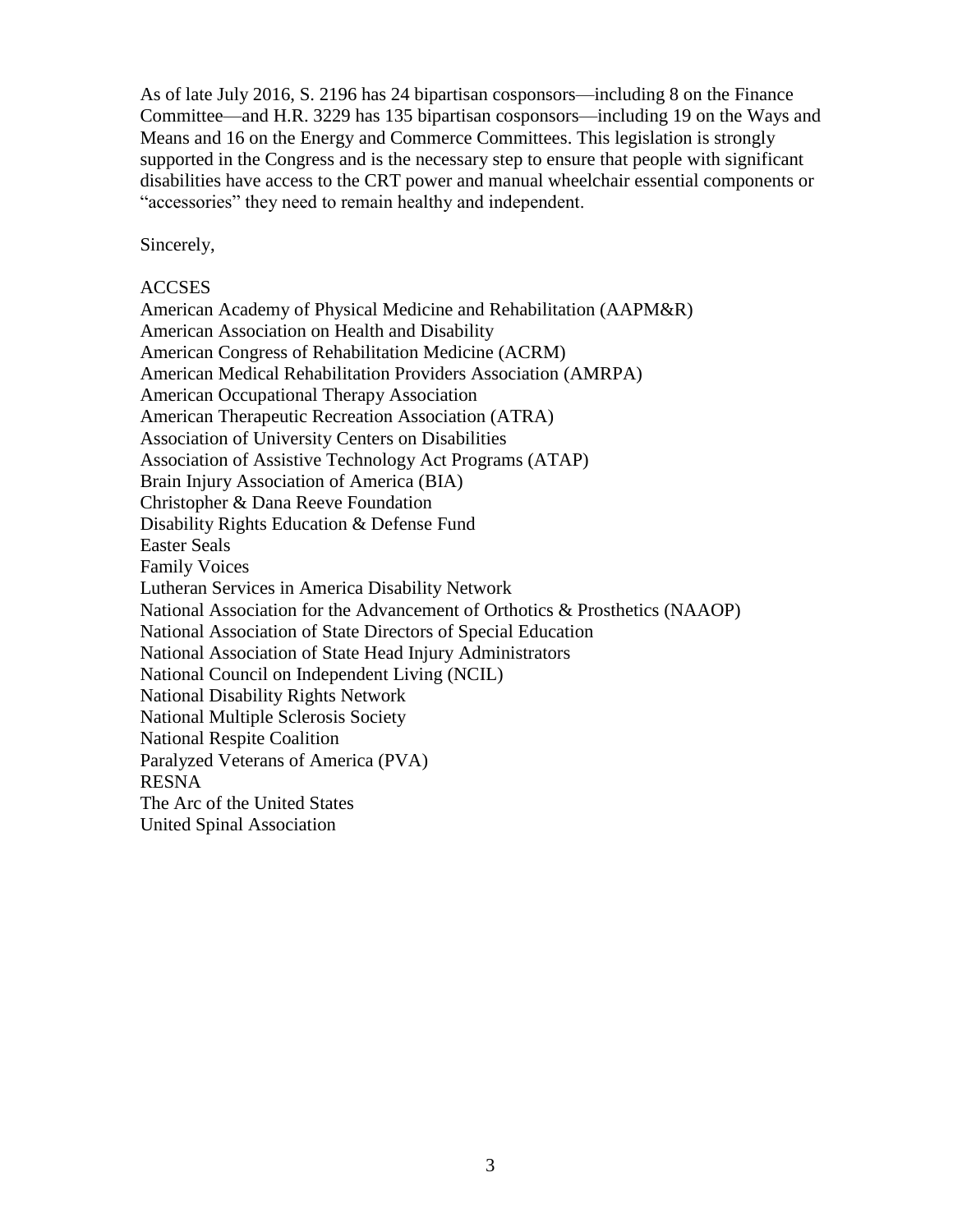

August 25, 2016

The Honorable Mitch McConnell (KY) The Honorable Harry Reid (NV) U.S. Senate U.S. Senate Majority Leader Minority Leader Washington, D.C. 20510 Washington, D.C. 20510

U.S. House of Representatives U.S. House of Representatives Speaker of the House Minority Leader Washington, D.C. 20515 Washington, D.C. 20515

U.S. Senate U.S. Senate Washington, D.C. 20510

The Honorable Kevin Brady (TX-8) The Honorable Sander Levin (MI-9) U.S. House of Representatives U.S. House of Representatives Washington, D.C. 20515 Washington, D.C. 20515

The Honorable Fred Upton (MI-6) The Honorable Frank Pallone (NJ-6) U.S. House of Representatives U.S. House of Representatives Washington, D.C. 20515 Washington, D.C. 20515

The Honorable Paul Ryan (WI-1) The Honorable Nancy Pelosi (CA-12)

The Honorable Orrin Hatch (UT) The Honorable Ron Wyden (OR) Chair, Finance Committee Ranking Member, Finance Committee Washington, D.C. 20510 Washington, D.C. 20510

Chair, Ways and Means Committee Ranking Member, Ways and Means Committee

Chair, Energy & Commerce Committee Ranking Member, Energy & Commerce Committee

## **Re: Please Pass H.R. 3229/S. 2196 This Year—***Ensuring Access to Complex Rehab Technology (CRT) Wheelchairs and Components for Medicare beneficiaries with Disabilities and Chronic Conditions*

Dear Senators McConnell, Reid, Hatch, and Wyden and Representatives Ryan, Pelosi, Brady, Levin, Upton, and Pallone:

The undersigned members of the Independence Through Enhancement of Medicare and Medicaid (ITEM) Coalition strongly urge Congress to pass this year H.R. 3229 and S. 2196, which would *permanently exempt Complex Rehab Technology (CRT) wheelchairs and components for people with disabilities and chronic conditions from Medicare's Competitive Bidding pricing*. This important legislation will protect Medicare beneficiary access to both power and manual complex rehab technology, as well as essential components known as wheelchair "accessories."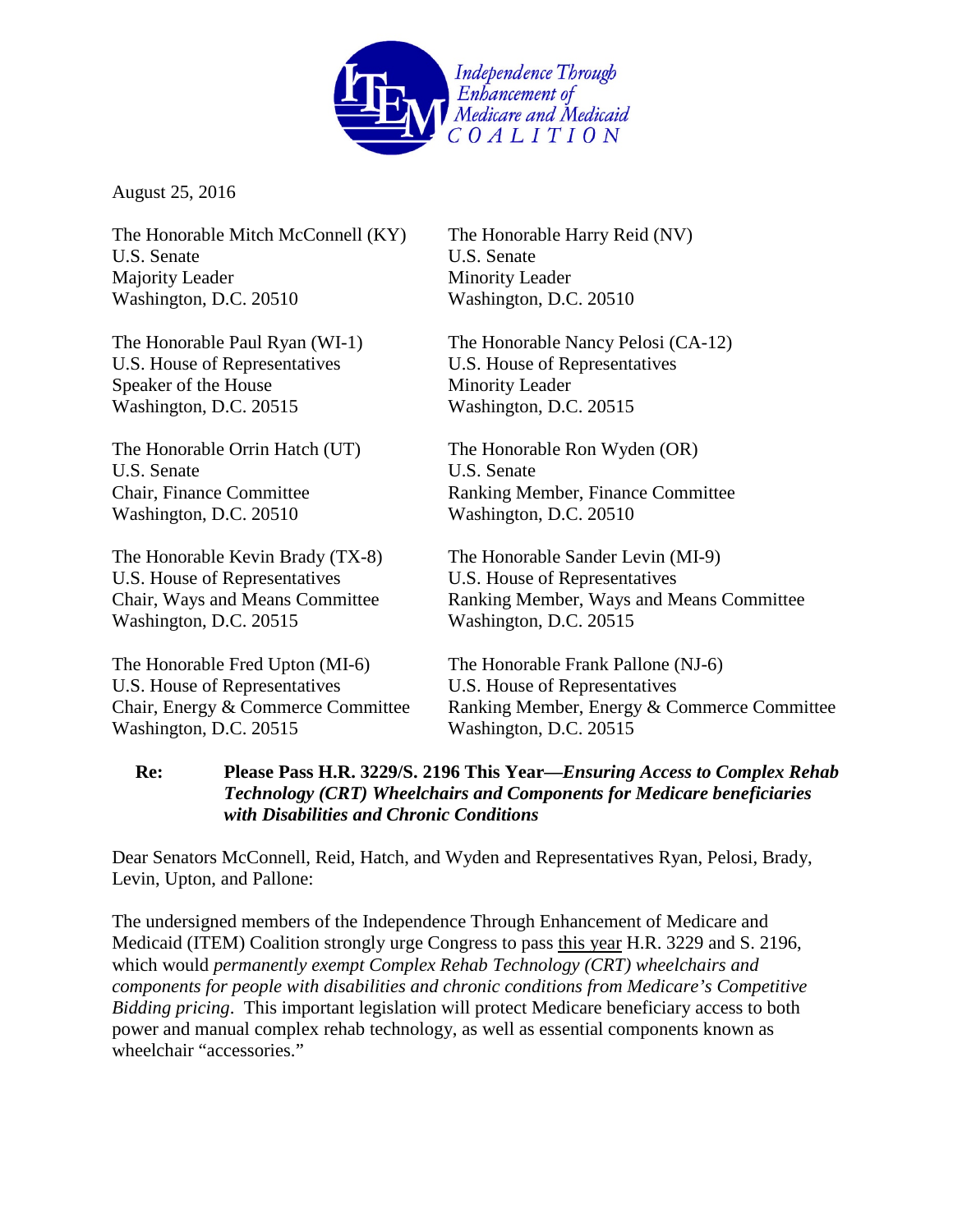Power and manual CRT wheelchairs and CRT components are essential for a small segment of wheelchair users, (about 10 percent of the Medicare population), with significant disabilities such as ALS, cerebral palsy, multiple sclerosis, muscular dystrophy, spinal cord injury and traumatic brain injury. For these wheelchair users, a wheelchair is not complete, usable or even safe without the appropriate complex rehab technology components included.

The ITEM Coalition is a national consumer and clinician-led coalition advocating for access to and coverage of assistive devices and technologies for persons with injuries, illnesses, disabilities and chronic conditions of all ages. Our members represent individuals with a wide range of disabling conditions, as well as the providers who serve them, including such conditions as multiple sclerosis, paralysis, hearing and speech impairments, cerebral palsy, visual impairments, spinal cord injuries, brain injuries, stroke, spina bifida, myositis, limb loss, Osteogenesis Imperfecta ("OI"), and other life-altering conditions.

First, we thank you for helping to pass in December 2015 a one-year temporary delay of harmful CRT provisions in the form of S. 2425, the *Patient Access and Medicare Protection Act of 2015*. This legislation exempted complex rehab power accessories (critical wheelchair components such as supporting headrests or trunk supports) from the application of Medicare's Durable Medical Equipment Prosthetics Orthotics and Supplies (DMEPOS) Competitive Bidding Program (CBP) pricing, thereby making such accessories far more accessible to Medicare beneficiaries throughout 2016. But this temporary legislation did not protect complex rehab manual accessories and it also expires on December 31, 2016, thereby threatening access to CRT accessories once again, unless Congress acts.

S. 2425 included provisions for the Government Accountability Office (GAO) to study and report on this issue. The GAO report was released to Congress in June and we now look forward to the passage of H.R. 3229/S. 2196 to provide permanent protection. The GAO Report, "Utilization and Expenditures for Complex Wheelchair Accessories,"[1](#page-4-0) states clearly that:

- *Congress passed legislation in 2008, the Medicare Improvements for Patients and Providers Act (MIPPA), which excluded CRT power wheelchairs and accessories from the CBP;*
- *CRT refers to both CRT power and CRT manual wheelchairs which vary greatly and differ regarding functional capacity depending on which components are added; and*
- *CRT wheelchairs and accessories are different from standard wheelchairs.*

The report supports the conclusion that H.R. 3229/S. 2196, which permanently exempts both CRT manual and CRT power wheelchairs and accessories from the CBP, must be passed into law. We are writing to express our strong support for this legislation and to emphasize the importance of protecting patient access not just to accessories used with complex rehab *power* wheelchairs, but also to those used on complex rehab *manual* wheelchairs for all of our members across all the populations we serve.

<span id="page-4-0"></span> $^{1}$  GAO-16-640R Medicare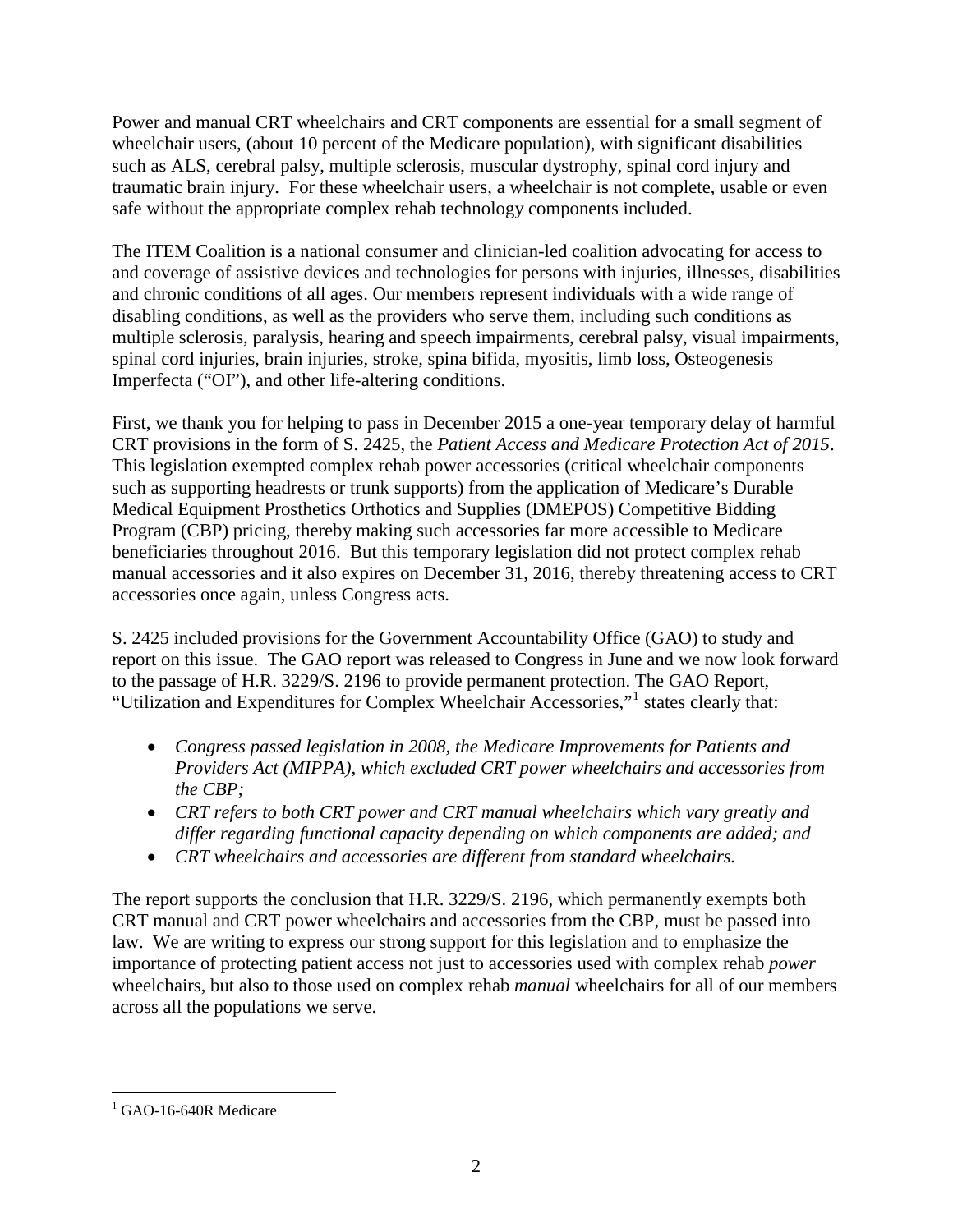We are aware of Congressional staff discussions that since the 2008 Competitive Bidding exemption for complex rehab technology—enacted in MIPPA in 2008—only specifically names complex rehab *power* wheelchairs and accessories, protections from Competitively bid pricing should not apply to complex rehab *manual* wheelchairs and accessories. We strongly disagree with this view.

Our organizations were active in advocating for the CRT exemption in 2008 because CRT wheelchairs and accessories (both power and manual) were (and are) not suitable for Competitive Bid pricing. **The statutory language in 2008 was limited to only CRT power wheelchairs and accessories since those were the only CRT items being included in the Competitive Bidding program at that time. The basis for the complex** *power* **wheelchair exemption is the same for complex** *manual* **wheelchairs. To not apply the same protection to both power and manual wheelchair accessories unfairly harms people that use complex rehab manual wheelchairs, a vulnerable subgroup of Medicare beneficiaries.**

We also know that preventing competitively bid payment reductions from going into effect for CRT wheelchairs and accessories will keep beneficiary copayments where they are, rather than decreasing them accordingly. But from a consumer perspective, if these cuts are implemented, there will be a substantial reduction in access for people with significant disabilities. There are now just a small number of manufacturers and suppliers providing these highly customized wheelchairs and accessories. While we are supportive of reducing cost-sharing where possible, this cannot occur at the expense of reducing access to quality mobility products and the provision of related services. Adequate payment rates must be retained in order to provide sufficient access to complex rehab technology and accessories for both power and manual wheelchair users.

Within the Medicare program the number of people with disabilities using complex power or complex manual wheelchairs is roughly equal. Regardless of disability, disease, illness or condition, all people with disabilities are eligible for the same access to medically required mobility devices and services under Medicare, and anything less is unfair and problematic for beneficiaries. **We urge you to pass H.R. 3229/S. 2196 by December 31, 2016 (when the current delay expires) to ensure that accessories used with either CRT power or CRT manual wheelchairs are protected.**

We are happy to meet to discuss this issue further and are available for any questions that you might have. To contact the ITEM Coalition, please contact any of the Steering Committee Members listed below or contact the ITEM Coalition coordinators, Peter Thomas, at [peter.thomas@ppsv.com](mailto:peter.thomas@ppsv.com) or Leif Brierley at [Leif.Brierley@ppsv.com,](mailto:Leif.Brierley@ppsv.com) or by calling 202-466- 6550.

Sincerely,

# **ITEM Coalition Steering Committee Members**

American Foundation for the Blind Amputee Coalition Christopher and Dana Reeve Foundation